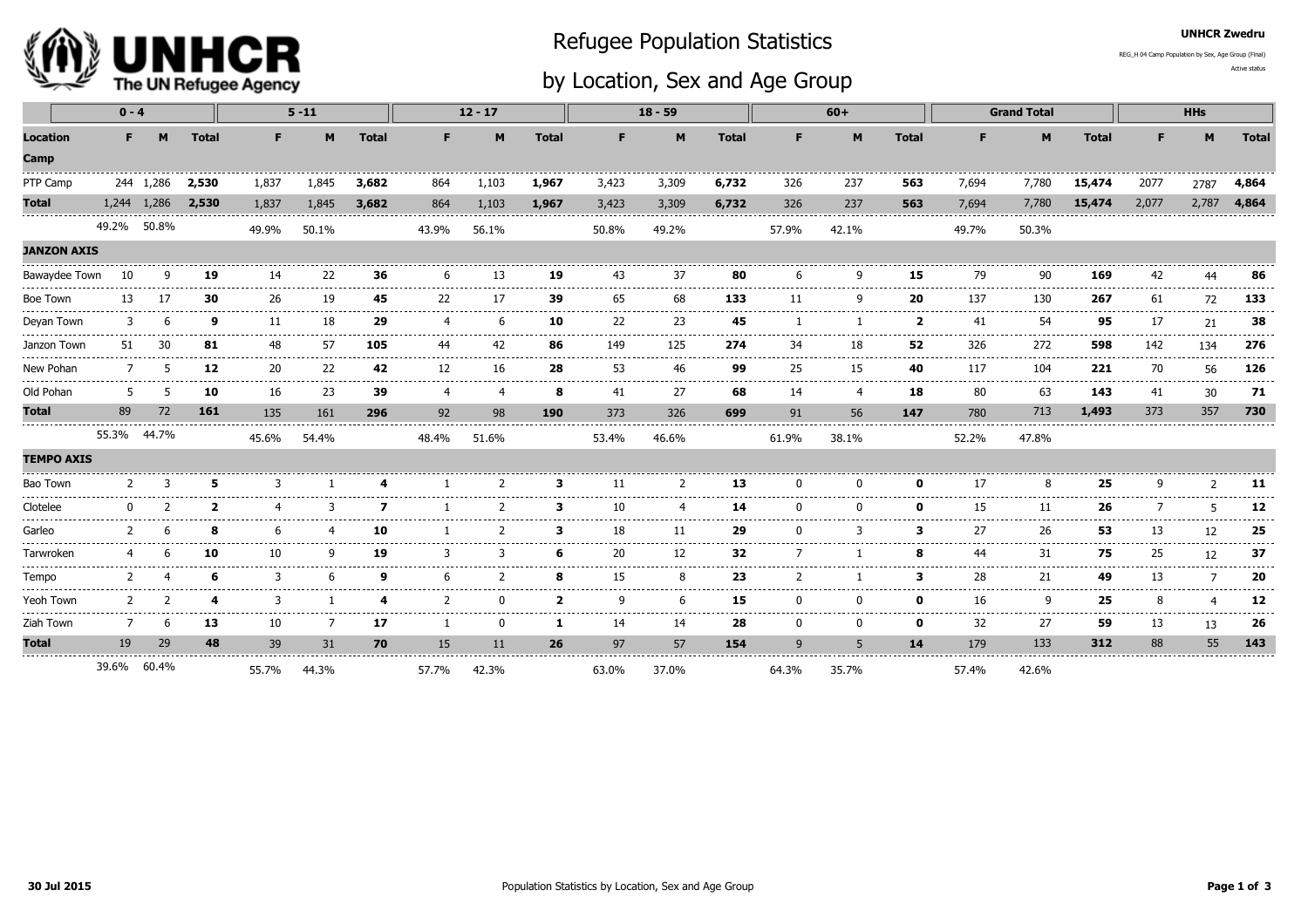|                                                        | $0 - 4$     |    |                                                                                                                                                                                                                                                                                                                                                                                                                                                                                 | $5 - 11$                                                                                                                                                                                                                                                                                                                                                                                                                                                                         |                                                                                                                                                                                                                                                                                                                                                                                                    |              |          | $12 - 17$    |                          | $18 - 59$       |                |                  |          | $60+$                     |                         | <b>Grand Total</b>                                                                                                                                                                                                                                                                                                                                                                                 |                              |                    | <b>HHs</b>     |               |               |
|--------------------------------------------------------|-------------|----|---------------------------------------------------------------------------------------------------------------------------------------------------------------------------------------------------------------------------------------------------------------------------------------------------------------------------------------------------------------------------------------------------------------------------------------------------------------------------------|----------------------------------------------------------------------------------------------------------------------------------------------------------------------------------------------------------------------------------------------------------------------------------------------------------------------------------------------------------------------------------------------------------------------------------------------------------------------------------|----------------------------------------------------------------------------------------------------------------------------------------------------------------------------------------------------------------------------------------------------------------------------------------------------------------------------------------------------------------------------------------------------|--------------|----------|--------------|--------------------------|-----------------|----------------|------------------|----------|---------------------------|-------------------------|----------------------------------------------------------------------------------------------------------------------------------------------------------------------------------------------------------------------------------------------------------------------------------------------------------------------------------------------------------------------------------------------------|------------------------------|--------------------|----------------|---------------|---------------|
| <b>Location</b><br><b>TOE AXIS</b>                     | F.          | M  | <b>Total</b>                                                                                                                                                                                                                                                                                                                                                                                                                                                                    | F.                                                                                                                                                                                                                                                                                                                                                                                                                                                                               | M                                                                                                                                                                                                                                                                                                                                                                                                  | <b>Total</b> | F.       | M            | <b>Total</b>             | F.              | M              | <b>Total</b>     | F.       | M                         | <b>Total</b>            | F.                                                                                                                                                                                                                                                                                                                                                                                                 | M                            | <b>Total</b>       | F.             | M             | <b>Total</b>  |
| B hai Jozon                                            |             |    | O                                                                                                                                                                                                                                                                                                                                                                                                                                                                               | $\Omega$                                                                                                                                                                                                                                                                                                                                                                                                                                                                         |                                                                                                                                                                                                                                                                                                                                                                                                    | -1           | $\Omega$ |              | n                        | n               | <sup>n</sup>   | ŋ                |          |                           | $\overline{\mathbf{2}}$ |                                                                                                                                                                                                                                                                                                                                                                                                    |                              | в                  |                | $\Omega$      | 2             |
| <b>B</b> hai Niko                                      |             |    |                                                                                                                                                                                                                                                                                                                                                                                                                                                                                 |                                                                                                                                                                                                                                                                                                                                                                                                                                                                                  | -------------------                                                                                                                                                                                                                                                                                                                                                                                | כ            |          |              | 2                        |                 |                | з                |          |                           |                         |                                                                                                                                                                                                                                                                                                                                                                                                    | २                            | o                  |                | $\Omega$      | 2             |
| <b>B</b> hai Tarway                                    |             |    | 5                                                                                                                                                                                                                                                                                                                                                                                                                                                                               |                                                                                                                                                                                                                                                                                                                                                                                                                                                                                  |                                                                                                                                                                                                                                                                                                                                                                                                    | з            |          |              |                          |                 |                |                  |          |                           |                         | 13                                                                                                                                                                                                                                                                                                                                                                                                 |                              | 20                 |                | $\mathcal{D}$ | a             |
| <b>Barh Town</b><br>---------------------------------- |             |    |                                                                                                                                                                                                                                                                                                                                                                                                                                                                                 |                                                                                                                                                                                                                                                                                                                                                                                                                                                                                  |                                                                                                                                                                                                                                                                                                                                                                                                    | З            |          |              |                          |                 |                |                  |          |                           | n                       |                                                                                                                                                                                                                                                                                                                                                                                                    |                              |                    |                | $\Omega$      |               |
| <b>Blown Town</b>                                      |             |    | 12                                                                                                                                                                                                                                                                                                                                                                                                                                                                              |                                                                                                                                                                                                                                                                                                                                                                                                                                                                                  |                                                                                                                                                                                                                                                                                                                                                                                                    | 12           |          |              | כ                        | 18              |                | 23               |          |                           | Δ                       | 34                                                                                                                                                                                                                                                                                                                                                                                                 | 19                           | 53                 | 19             |               | 26            |
| Goyeazon                                               |             |    | з                                                                                                                                                                                                                                                                                                                                                                                                                                                                               |                                                                                                                                                                                                                                                                                                                                                                                                                                                                                  |                                                                                                                                                                                                                                                                                                                                                                                                    | з            |          |              |                          |                 |                | 5                |          |                           |                         | q                                                                                                                                                                                                                                                                                                                                                                                                  |                              | 13                 |                |               | 5             |
| Porkor Town                                            |             |    |                                                                                                                                                                                                                                                                                                                                                                                                                                                                                 |                                                                                                                                                                                                                                                                                                                                                                                                                                                                                  |                                                                                                                                                                                                                                                                                                                                                                                                    | 11           |          |              | з                        | 11              |                | 12               |          |                           |                         | 22                                                                                                                                                                                                                                                                                                                                                                                                 | 10                           | 32                 | 12             |               | 13            |
| Senewehn                                               |             |    | 6<br>.                                                                                                                                                                                                                                                                                                                                                                                                                                                                          | q<br>-------                                                                                                                                                                                                                                                                                                                                                                                                                                                                     | 8<br>.                                                                                                                                                                                                                                                                                                                                                                                             | 17<br>.      | .        | --------     | --------                 | 10<br>--------- | 11<br>.        | 21<br>---------- | ------   | ------                    | Δ<br>.                  | 27<br>.                                                                                                                                                                                                                                                                                                                                                                                            | 25<br>-------                | 52<br>.            | 13<br>-------- | 10<br>.       | 23<br>------- |
| Toe Town                                               | 11          | -7 | 18                                                                                                                                                                                                                                                                                                                                                                                                                                                                              | 24                                                                                                                                                                                                                                                                                                                                                                                                                                                                               | 15                                                                                                                                                                                                                                                                                                                                                                                                 | 39           | 10       |              | 17                       | 40              | 20             | 60               | 16       |                           | 20                      | 101                                                                                                                                                                                                                                                                                                                                                                                                | 53                           | 154                | 52             | 20            | 72            |
| <b>Total</b>                                           | 29          | 20 | 49                                                                                                                                                                                                                                                                                                                                                                                                                                                                              | 52                                                                                                                                                                                                                                                                                                                                                                                                                                                                               | 39                                                                                                                                                                                                                                                                                                                                                                                                 | 91           | 16       | 15           | 31                       | 91              | 43             | 134              | 29       | 6                         | 35                      | 217                                                                                                                                                                                                                                                                                                                                                                                                | 123                          | 340                | 112            | 41            | 153           |
| <b>ZLEH AXIS</b>                                       | 59.2% 40.8% |    |                                                                                                                                                                                                                                                                                                                                                                                                                                                                                 | 57.1%                                                                                                                                                                                                                                                                                                                                                                                                                                                                            | 42.9%                                                                                                                                                                                                                                                                                                                                                                                              |              | 51.6%    | 48.4%        |                          | 67.9%           | 32.1%          |                  | 82.9%    | 17.1%                     |                         | 63.8%                                                                                                                                                                                                                                                                                                                                                                                              | 36.2%                        |                    |                |               |               |
| Duogee                                                 | 3           |    | 3                                                                                                                                                                                                                                                                                                                                                                                                                                                                               | .                                                                                                                                                                                                                                                                                                                                                                                                                                                                                | $\overline{2}$                                                                                                                                                                                                                                                                                                                                                                                     | 3            | n        |              | 1.                       | 2               | $\Omega$       | $\overline{2}$   | $\Omega$ | U                         | 0                       | 6                                                                                                                                                                                                                                                                                                                                                                                                  | 3                            | a                  | 2              | $\Omega$      |               |
| Gaye Town                                              | 5           |    | 11                                                                                                                                                                                                                                                                                                                                                                                                                                                                              | 14                                                                                                                                                                                                                                                                                                                                                                                                                                                                               | 11                                                                                                                                                                                                                                                                                                                                                                                                 | 25           | $\Omega$ |              | 6                        | 28              | 5              | 33               |          |                           | 4                       | 49                                                                                                                                                                                                                                                                                                                                                                                                 | 30                           | 79                 | 29             |               | 36            |
| Gbayea                                                 |             |    | n<br>$\frac{1}{2} \left( \frac{1}{2} \right) \left( \frac{1}{2} \right) \left( \frac{1}{2} \right) \left( \frac{1}{2} \right) \left( \frac{1}{2} \right) \left( \frac{1}{2} \right) \left( \frac{1}{2} \right) \left( \frac{1}{2} \right) \left( \frac{1}{2} \right) \left( \frac{1}{2} \right) \left( \frac{1}{2} \right) \left( \frac{1}{2} \right) \left( \frac{1}{2} \right) \left( \frac{1}{2} \right) \left( \frac{1}{2} \right) \left( \frac{1}{2} \right) \left( \frac$ | $\mathcal{P}$                                                                                                                                                                                                                                                                                                                                                                                                                                                                    | 3<br>------------------                                                                                                                                                                                                                                                                                                                                                                            | 5<br>------  |          |              | 1                        |                 | .              | З<br>.           | $\Omega$ | ------------------------- | <sup>0</sup>            |                                                                                                                                                                                                                                                                                                                                                                                                    | 4<br>----------------------- | a<br>.             |                |               |               |
| Polar Town                                             | 5           |    | 10                                                                                                                                                                                                                                                                                                                                                                                                                                                                              | 19                                                                                                                                                                                                                                                                                                                                                                                                                                                                               | 14                                                                                                                                                                                                                                                                                                                                                                                                 | 33           | .        | ------<br>13 | 18                       | 29              | 16             | 45               |          |                           | -------------<br>5      | 61                                                                                                                                                                                                                                                                                                                                                                                                 | 50<br>-------                | 111                | 25             | 16            | 41            |
| Pouh Town                                              |             |    | 12                                                                                                                                                                                                                                                                                                                                                                                                                                                                              | $\frac{1}{2} \left( \frac{1}{2} \right) \left( \frac{1}{2} \right) \left( \frac{1}{2} \right) \left( \frac{1}{2} \right) \left( \frac{1}{2} \right) \left( \frac{1}{2} \right) \left( \frac{1}{2} \right) \left( \frac{1}{2} \right) \left( \frac{1}{2} \right) \left( \frac{1}{2} \right) \left( \frac{1}{2} \right) \left( \frac{1}{2} \right) \left( \frac{1}{2} \right) \left( \frac{1}{2} \right) \left( \frac{1}{2} \right) \left( \frac{1}{2} \right) \left( \frac$<br>22 | $\frac{1}{2} \frac{1}{2} \frac{1}{2} \frac{1}{2} \frac{1}{2} \frac{1}{2} \frac{1}{2} \frac{1}{2} \frac{1}{2} \frac{1}{2} \frac{1}{2} \frac{1}{2} \frac{1}{2} \frac{1}{2} \frac{1}{2} \frac{1}{2} \frac{1}{2} \frac{1}{2} \frac{1}{2} \frac{1}{2} \frac{1}{2} \frac{1}{2} \frac{1}{2} \frac{1}{2} \frac{1}{2} \frac{1}{2} \frac{1}{2} \frac{1}{2} \frac{1}{2} \frac{1}{2} \frac{1}{2} \frac{$<br>19 | 41           |          | 13           | 18                       | 36              | -----<br>23    | 59               |          |                           | 11                      | $\frac{1}{2} \frac{1}{2} \frac{1}{2} \frac{1}{2} \frac{1}{2} \frac{1}{2} \frac{1}{2} \frac{1}{2} \frac{1}{2} \frac{1}{2} \frac{1}{2} \frac{1}{2} \frac{1}{2} \frac{1}{2} \frac{1}{2} \frac{1}{2} \frac{1}{2} \frac{1}{2} \frac{1}{2} \frac{1}{2} \frac{1}{2} \frac{1}{2} \frac{1}{2} \frac{1}{2} \frac{1}{2} \frac{1}{2} \frac{1}{2} \frac{1}{2} \frac{1}{2} \frac{1}{2} \frac{1}{2} \frac{$<br>72 | 69                           | 141                | 32             | ------<br>26  | 58            |
| <b>Tian Town</b>                                       |             |    | 3                                                                                                                                                                                                                                                                                                                                                                                                                                                                               | 3                                                                                                                                                                                                                                                                                                                                                                                                                                                                                | $\overline{2}$                                                                                                                                                                                                                                                                                                                                                                                     | 5            | $\Omega$ |              | $\overline{\phantom{a}}$ |                 | $\overline{2}$ |                  |          |                           | 3                       | 11                                                                                                                                                                                                                                                                                                                                                                                                 | 8                            | 19                 |                | $\mathcal{P}$ | 9             |
| Towah Town                                             |             |    | .                                                                                                                                                                                                                                                                                                                                                                                                                                                                               | $\Omega$<br>-----                                                                                                                                                                                                                                                                                                                                                                                                                                                                | n                                                                                                                                                                                                                                                                                                                                                                                                  | $\Omega$     |          |              | 1                        |                 | $\Omega$       | 1                | $\Omega$ | ŋ                         | $\mathbf{0}$<br>-----   | 3                                                                                                                                                                                                                                                                                                                                                                                                  | $\Omega$<br>.                | 3<br>$\frac{1}{2}$ |                | $\Omega$<br>. | 1             |
| Zleh Town                                              | 13          | 10 | 23                                                                                                                                                                                                                                                                                                                                                                                                                                                                              | 31                                                                                                                                                                                                                                                                                                                                                                                                                                                                               | -----<br>36                                                                                                                                                                                                                                                                                                                                                                                        | 67           | 12       | 21           | 33                       | 65              | .<br>49        | 114              | 8        |                           | 11                      | 129                                                                                                                                                                                                                                                                                                                                                                                                | 119                          | 248                | 58             | 40            | 98            |
| <b>Total</b>                                           | 33          | 30 | 63                                                                                                                                                                                                                                                                                                                                                                                                                                                                              | 92                                                                                                                                                                                                                                                                                                                                                                                                                                                                               | 87                                                                                                                                                                                                                                                                                                                                                                                                 | 179          | 24       | 56           | 80                       | 167             | 96             | 263              | 20       | 14                        | 34                      | 336                                                                                                                                                                                                                                                                                                                                                                                                | 283                          | 619                | 157            | 92            | 249           |
|                                                        | 52.4% 47.6% |    |                                                                                                                                                                                                                                                                                                                                                                                                                                                                                 | 51.4%                                                                                                                                                                                                                                                                                                                                                                                                                                                                            | 48.6%                                                                                                                                                                                                                                                                                                                                                                                              |              | 30.0%    | 70.0%        |                          | 63.5%           | 36.5%          |                  | 58.8%    | 41.2%                     |                         | 54.3%                                                                                                                                                                                                                                                                                                                                                                                              | 45.7%                        |                    |                |               |               |